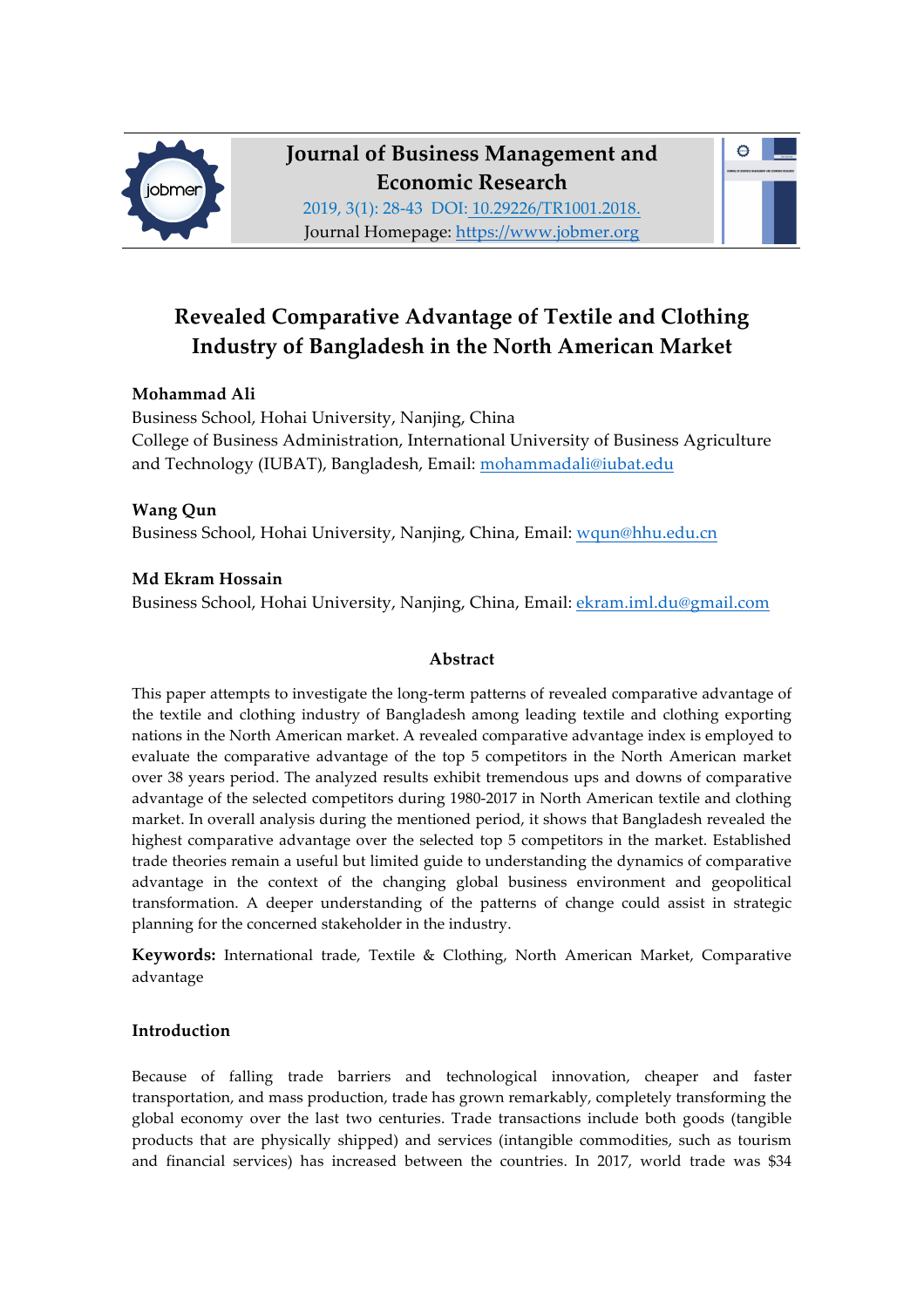trillion. That's \$17 trillion in exports plus \$17 trillion in imports (AMADEO, 2018). According to the newly released World Trade Statistical Review 2018 by the World Trade Organization (WTO), the current dollar value of world textiles and apparel exports totaled \$296.1bn and \$454.5bn respectively in 2017, increased by 4.2% and 2.8% from a year earlier (Organization, 2018). Asia recorded the highest increase in trade volume with a growth of 8.1%.

Bangladesh is the second largest ready-made garment exporter in the world, has emerged as a key player since 1978. Textiles & Clothing account for about 85% of total export of Bangladesh. Out of which 86% comes from the apparel sector which covers the major products of knit & woven shirts, blouses, trousers, skirts, shorts, sweaters, sportswear & many more casual & fashion items (Hasan, Mia, Rahman, Ullah, & Ullah, 2016). Bangladesh's main export partners are the European Union, North America and Emerging countries in Asia, South America and Africa (Comtrade, 2018). Textile & clothes, raw jute, and its derived products, leather, fish and frozen seafood are the main export products of Bangladesh (Comtrade, 2018).

This multi-billion dollar industry of Bangladesh which is playing a major role in economic and infrastructure development of Bangladesh is facing stringent competition from India, Vietnam, Cambodia and China. According to the provisional data of the Export Promotion Bureau (EPB), Bangladesh's apparel export was growing significantly in previous years, but in 2016-2017 FY, the growth rate declined drastically, which has created anxiety over the whole industry (Bangladesh). According to Export Promotion Bureau (EPB) data, Bangladesh's export earnings from the RMG sector stood at \$30.61billion, posting 8.76% growth in the last fiscal year. The figure is 1.51% higher than the target of \$30.16 million for FY18.

In FY17, Bangladesh's export earnings registered a 0.2% growth to \$28.15 billion, the lowest in the last one and a half decade (Ovi, 2018). The total amount, Knitwear products earned \$15.18 billion, which is 10.40% higher than the \$13.76 in the same period a year ago. Woven products earned \$15.42 billion, up by 7.18%, compared to \$14.39 billion a year ago. Meanwhile, Bangladesh's overall export earnings rose about 5.8% to \$36.66 billion, which was \$34.65 billion in the financial year 2017 (Ovi, 2018).

Bangladeshi clothing industry, which mainly depends on foreign buyers, now has to face a new term called competitiveness. Competitiveness is an indicator of the ability to supply goods and services at the location and in the form and at the time sought after by buyers, at prices that are as good as or better than those of potential suppliers, while earning at least the opportunity cost of returns on resources employed Thus, a competitive firm or industry or country have the ability to satisfy the consumers with a product of the right price, right quality, right packaging, etc. (Ilyas, Mukhtar, & Javed, 2009). Bangladesh needs a strong double-digit growth in export earnings to meet the expenses of development projects. Slower growth in export performance would widen the balance of payments gap, said the economist. With the present growth rate, Bangladesh would not be able to reach the target of \$60 billion export earnings by 2021, said by Policy Research Institute (PRI) executive director Ahsan H Mansur (Mansur, 2015).

In 2017, Bangladesh exported goods worth US \$ 1.1 billion to Canada, more than 95 percent of which was readymade garment item. The total two-way trade between the two countries was worth the US \$ 1.87 billion in 2017. "Of the total export to Canada from Bangladesh, the majority of products are clothing items, as this North American country has been giving dutyfree trade benefit for all goods to Bangladesh since 2004. Garment shipment to the US, the country's single largest export destination, declined 7.47 percent year-on-year to \$5.2 billion in 2016-17 largely because of higher duty, longer lead-time, and lower prices (Today, 2017).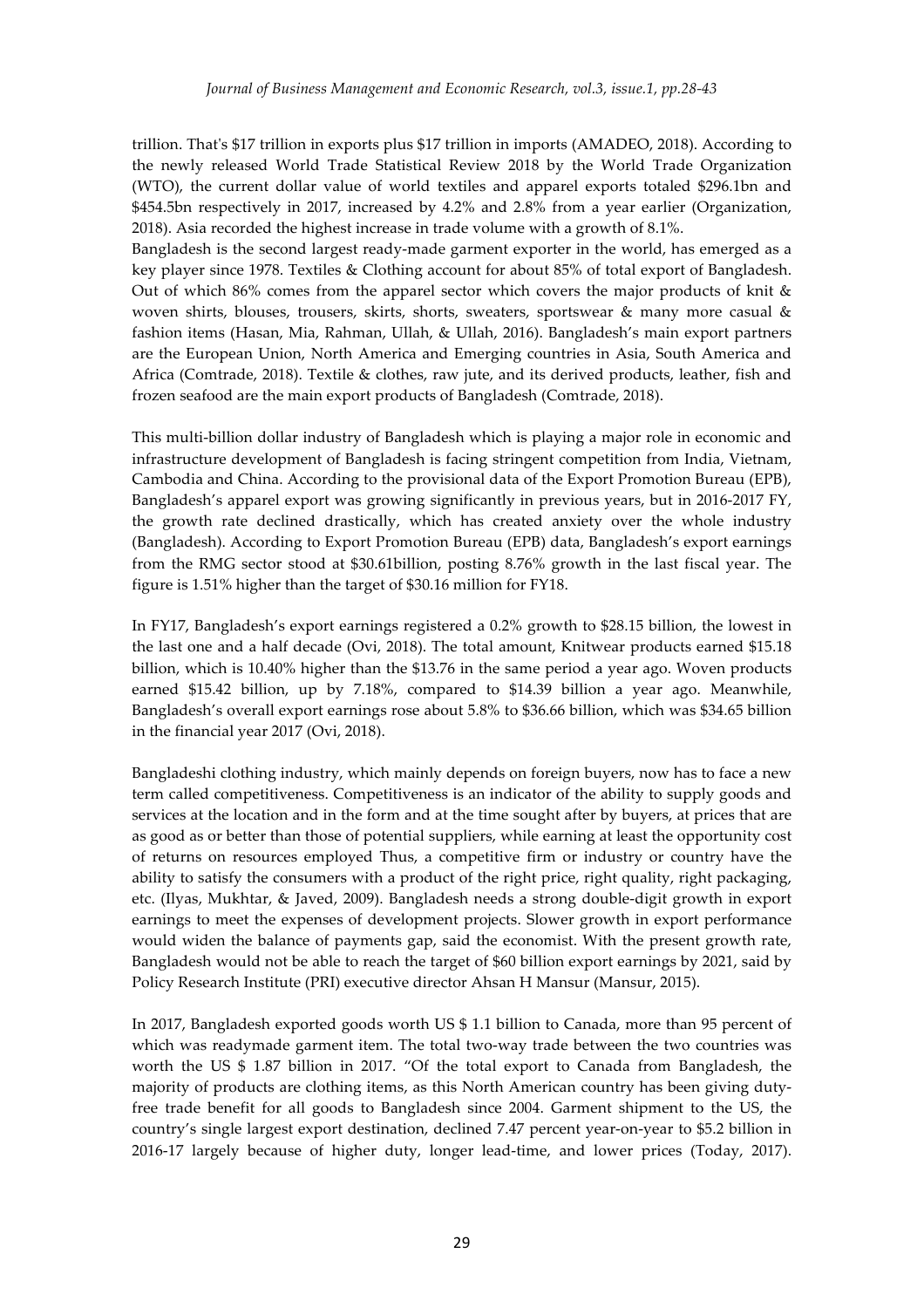Apparel exporters also blamed the appreciation of the local currency against the American greenback, fewer imports by US retailers and inefficient port operations in Bangladesh are the reasons behind this decline in garment exports. According to the latest data of Bangladesh Export Promotion Bureau, apparel exports to the US during July-Sep 2018 amounted to over USD 1.5 billion, a 3 percent growth from the USD 1.45 billion worth of shipment during the first three months of fiscal 2017-2018 (Today, 2018). Bangladesh relies heavily on the United States, European Union, and Canada for exporting clothing. The comparative advantage of a country in clothing changes as factor endowments, technology, factor prices, and levels of income change. Accordingly, it is necessary to pay attention to changes in the comparative advantages of countries in various categories of clothing. Textile and clothing industry is a labor intensive industry. Each country should end up specializing in the production of the good for which it has a comparative advantage, resulting in an increase in world output, efficiency gains, and potential welfare gains. The country has a comparative advantage in textile production (i.e. a large pool of low-skilled, cheap and docile labor force), this specialization, in turn, would have led to an increase in demand for these low-skilled workers and to a reduction in inequality due to increasing wages.

Therefore this study aims to analyze the comparative advantage of Bangladesh textile and clothing industry export in the North American market compared with its nine other top competitors. In this context, the revealed comparative advantage (RCA) Balassa index (1965) at Harmonized System HS 2-digits levels was used to observe the trade patterns and changes (Balassa, 1977). Balassa developed the 'Revealed Comparative Advantage' (RCA) index concept in order to analyses international trade (Balassa, 1965, 1977). The RCA index identifies the success in exporting of a country compared to the world or a group of countries (Siggel, 2006). This study aims to provide a picture relative position of textile and clothing sector of Bangladesh in the North American markets where few types of research have been conducted before that illustrate the value of this research.

However, the objectives of this research are as following;

- i. To explore the overall status of the competitors in the North American Market.
- ii. To investigate the challenges faced by Bangladesh's textile and clothing industry in the North American Market.
- iii. To uncover the untapped potentiality of Bangladesh's textile and clothing industry in the North American Market.
- iv. To confer the sustainable growth of textile and clothing industry of Bangladesh in the North American Market.

#### **Literature Review**

Theoretical foundation and empirical measures of comparative advantage have long been analyzed by trade economists. In particular, Ricardian comparative advantage has long been perceived as a useful pedagogical tool: a country should produce (and export) relatively more in those industries in which it is relatively more productive (Leromain & Orefice, 2014). Indeed, the Balassa Index of Revealed Comparative Advantage (RCA) as proposed by Bela & Balassa (1965) has been widely used to approximate countries' sectorial specialization4 but suffers both theoretical foundation and empirical distribution weaknesses (Balassa, 1965). The theoretical foundation of the Balassa Index has long been debated in the literature since it does not really match the original Ricardian idea of comparative advantage (Bowen, 1983; Vollrath, 1991). Ricardian comparative advantage, indeed, is based on the intrinsic (ex-ante) nature of the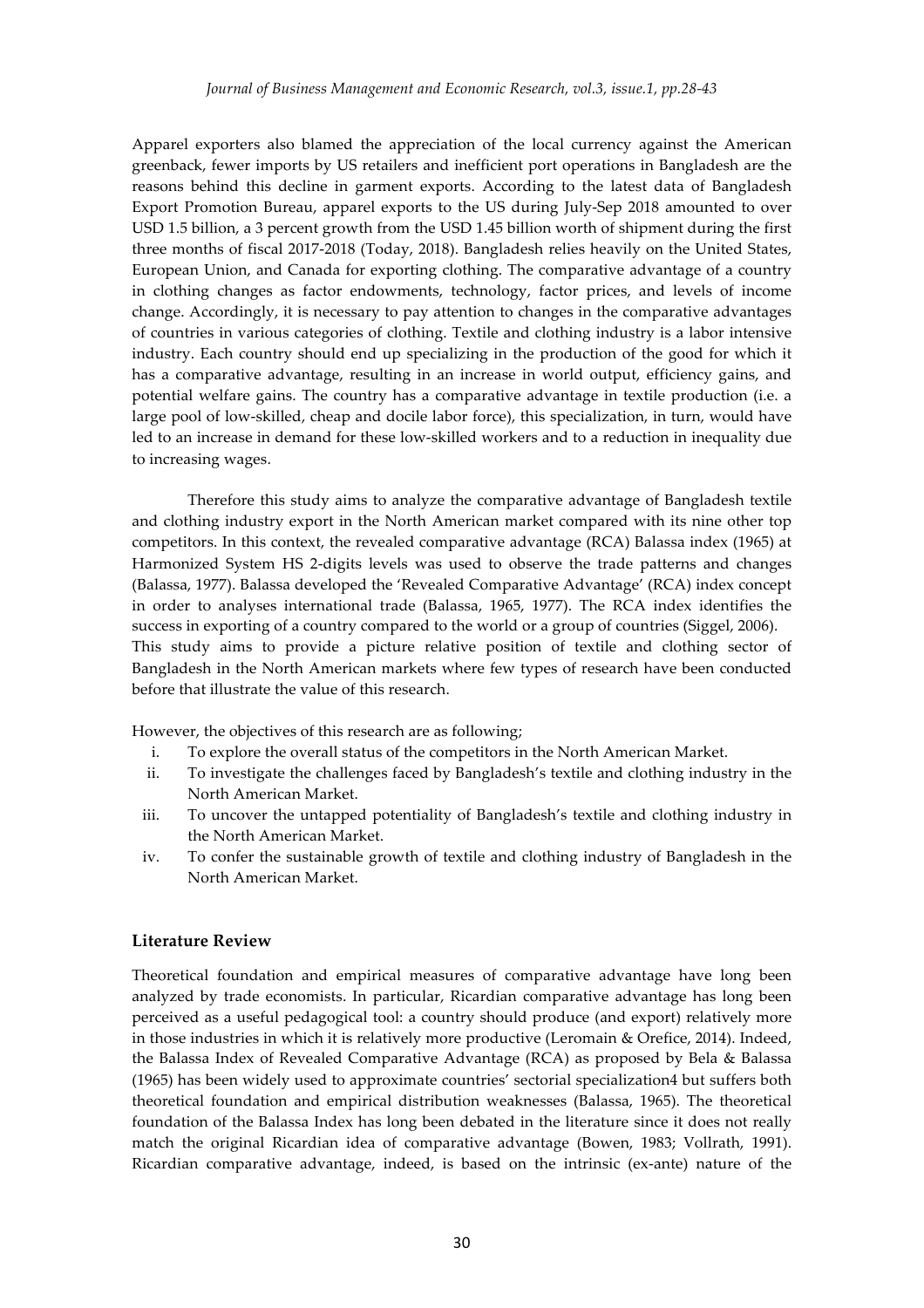country in being relatively more efficient in the production of a certain good. Unfortunately, Balassa index fails in fitting this idea since it is based on the actual (ex-post) realization of bilateral sector's trade flows, mixing up exporter with the importer and sector-specific factors affecting trade (Leromain & Orefice, 2014).

However, Imre fertő and lionel j. (2002) Hubbard investigates the competitiveness of Hungarian agriculture in relation to that of the EU where the findings revealed that the pattern of revealed comparative advantage has remained fairly stable in EU market (Fertö & Hubbard, 2003). Moreover, Studies by (Bhuyan & Ray, 2006), (Siriwardana & Yang, 2007), and (Rahman, Khan, Nabi, & Paul, 2011) they all have made major contribution made valuable contributions in evaluating the comparative advantage of Bangladesh at the bilateral and regional level. Their study was mainly focused on SAARC countries.

Selim Raihan etl. (Mr. Selim Raihan, 1999) used data on the RCA for the selected countries reveal the pattern that as a country becomes more advanced economically, its comparative advantage in clothing changes. In their findings, it's illustrated those countries such as Bangladesh and Sri Lanka which did not have comparative advantages in most of the categories of clothing in 1980, managed to achieve the advantages for most categories by 1996. However, the comparative advantages of these countries are still concentrated on low-value-added categories. China is at a higher level with comparative advantages in all categories of clothing. By contrast, South Korea, a relatively advanced developing country, has lost comparative advantages in most categories of clothing

Moreover, former studies do not facilitate detailed assessment of Bangladesh's comparative advantage in the world market. Moreover, studies that apply Balassa index do not enable to uncover changes in comparative advantage patterns over time. Richardson and Zhang (2001) estimated export patterns variation over time for different sectors and region of USA by using Balassa index. This study found that patterns differ across countries and time for the different level of exports. These differentials are due to geographical immediacy of trading partners and due to per capita income (Richardson & Zhang, 2001). In a study Bender, Siegfried Li and Kui-Wai found that export pattern changes with the change in comparative advantage of Asian and Latin American regions (Bender & Li, 2002). Karakaya, Item Ozgen, and Ferhat have done some research on the effect of trade creation and trade diversion by using Revealed Comparative Advantage and recognized the fact that export structure is different among EU and Turkey (Karakaya & Ozgen, 2002).

Furthermore, Hanif, Muhammad Nadim Jafri, and Sabina Khurram conducted a study to discuss the role and importance of external finance in the textile sector of Pakistan to increase the competitiveness of export. The finding indicates that access to external finance increases export competitiveness and comparative advantage (Hanif & Jafri, 2008). Akhtar, Naseem

Zakir, Nadia and Ghani, Ejaz used RCA to measure the performance of the footwear industry of Pakistan and further compared the RCA of footwear industry of Pakistan with the footwear industries of India and China. Covering the period of 1996 to 2006 this study revealed that at HS 2-digit level Pakistan's footwear industry faced a shift in comparative advantage. Though India and China have a comparative advantage since 1990 it decreased over time (Akhtar, Zakir, & Ghani, 2008). Ruma Bhattacharyya investigated comparative advantage and competitiveness for horticultural products of India and compared the advantage in these commodities with major rivals of these commodities such as North American, Asian and EU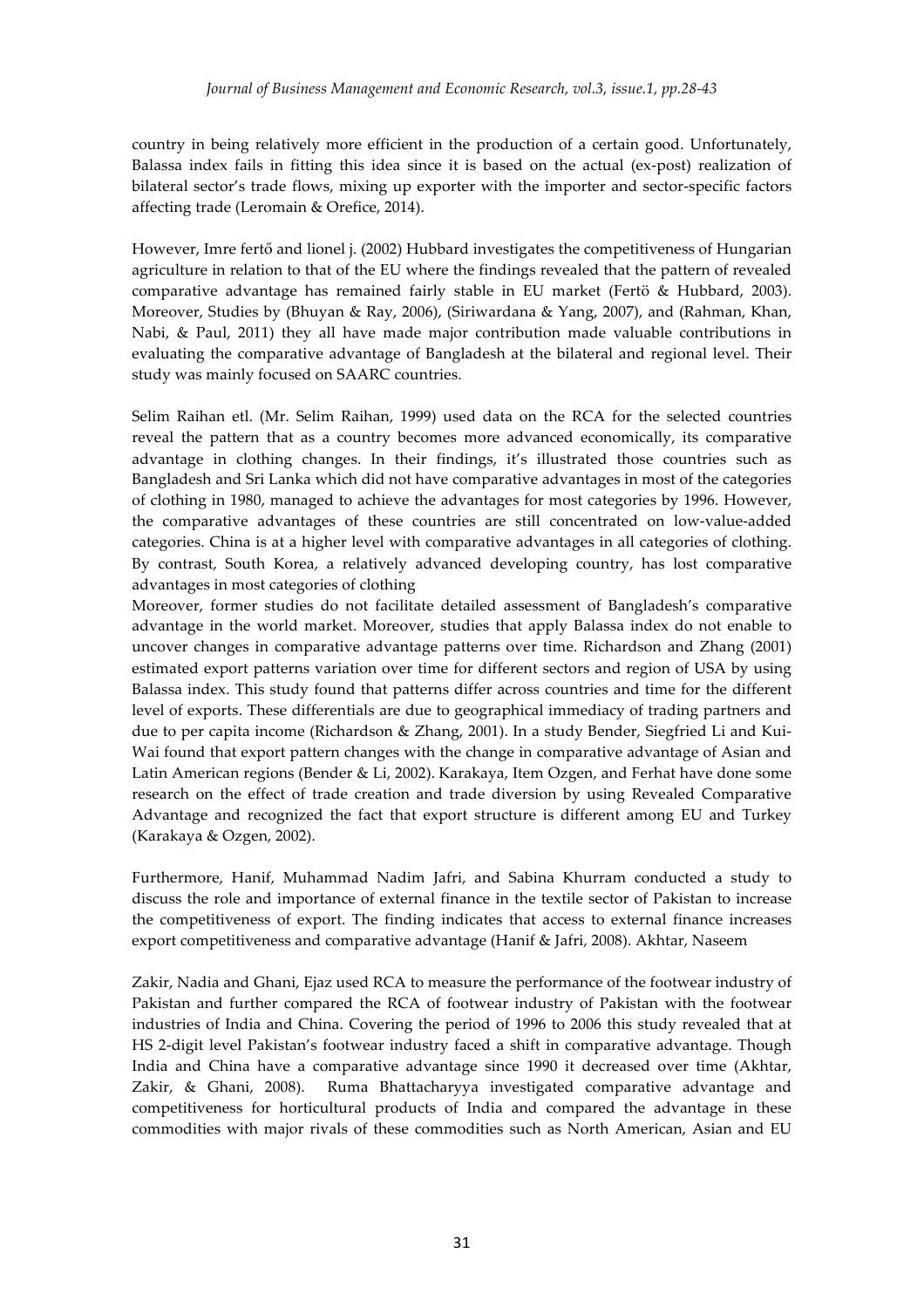markets and concluded that India had a comparative advantage in fruits and vegetable sectors (Bhattacharyya, 2011).

Additionally, Shahab, Sadaf Mahmood, and Muhammad Tariq estimated revealed the comparative advantage of leather industry and various leather products of Pakistan, China, India, and Iran, by using Balassa index (1965) for the period of 2002 to 2009. This study found an increasing trend of comparative advantage movement of the leather industry of Pakistan. The study indicates that Pakistan has a significant potential for growth in this sector (Shahab & Mahmood, 2012).

Furthermore, Lalit Mohan Kathuria calculated RCA of export performance of the clothing sector of India and Bangladesh. This study used the Harmonized System (HS up to 4-digit level) to analyze competitive advantage of various clothing products for the period of 1995 to 2003 for both countries. This study revealed that comparative advantage in clothing products of India increased from 23 products to 25 products and comparative advantage of the same products of Bangladesh increased from 21 to products to 29 products in this period (Mohan Kathuria, 2013).

Research has been done by (Siriwardana & Yang, 2007), and (Bhuyan & Ray, 2006) to measure comparative advantage of Bangladesh at regional as well as the bilateral level to fill-up the study gap because the previous study did not make a detailed analysis of comparative advantage.

N Ratkorm used RCA to compare the competitiveness of trade between Thailand and Australia during Thai-Australia Free Trade Agreement period and summarized that Thailand had comparative advantage in five business sectors over Australia and those are parts and accessories vehicles, cultured or natural precious stones, articles of iron and steel, plastic, and air-conditioning machines (Ratkorm, 2008).

Serin, Vildan Civan, and Abdulkadir analyzed competitiveness in the export of Turkish to EU and mentioned that Turkey has a comparative advantage in almost all the traded sector to EU (Serin & Civan, 2008). In a study of comparative advantage of bilateral trade between China and Australia, Yu Sheng and Ligang Song found that bilateral trade is advantageous for both in the main commodities like agricultural products, petroleum products, textile, and clothing products (Sheng & Song, 2008).

However, few these types of research have been conducted on the comparative advantage or competitiveness analysis of Bangladesh's textile and clothing industry in the North American Market that motivated this research to be conducted.

### **Research Methods and Data Sources**

This study analyzed the revealed comparative advantage (RCA) Balassa index for textile and clothing sector of the top exporters respectively Bangladesh, Cambodia, China, India, and Vietnam in North American market (United States of America and Canada). For this purpose annual export data has been taken from the website of World Trade Organization (WTO) and World Integrated Trade Solution (WITS) from 1980 to 2017. The mentioned 37 years data of textile and clothing industry trade has been analyzed by using Microsoft Excel program (Organization, 2018; WITS, 2018).

Balassa explored the possibility of relying on various theoretical explanations of international trade to determine patterns of comparative advantage (Balassa, 1965, 1977, 1979). In this research, we used the Balassa index to explore the comparative advantage of the textile and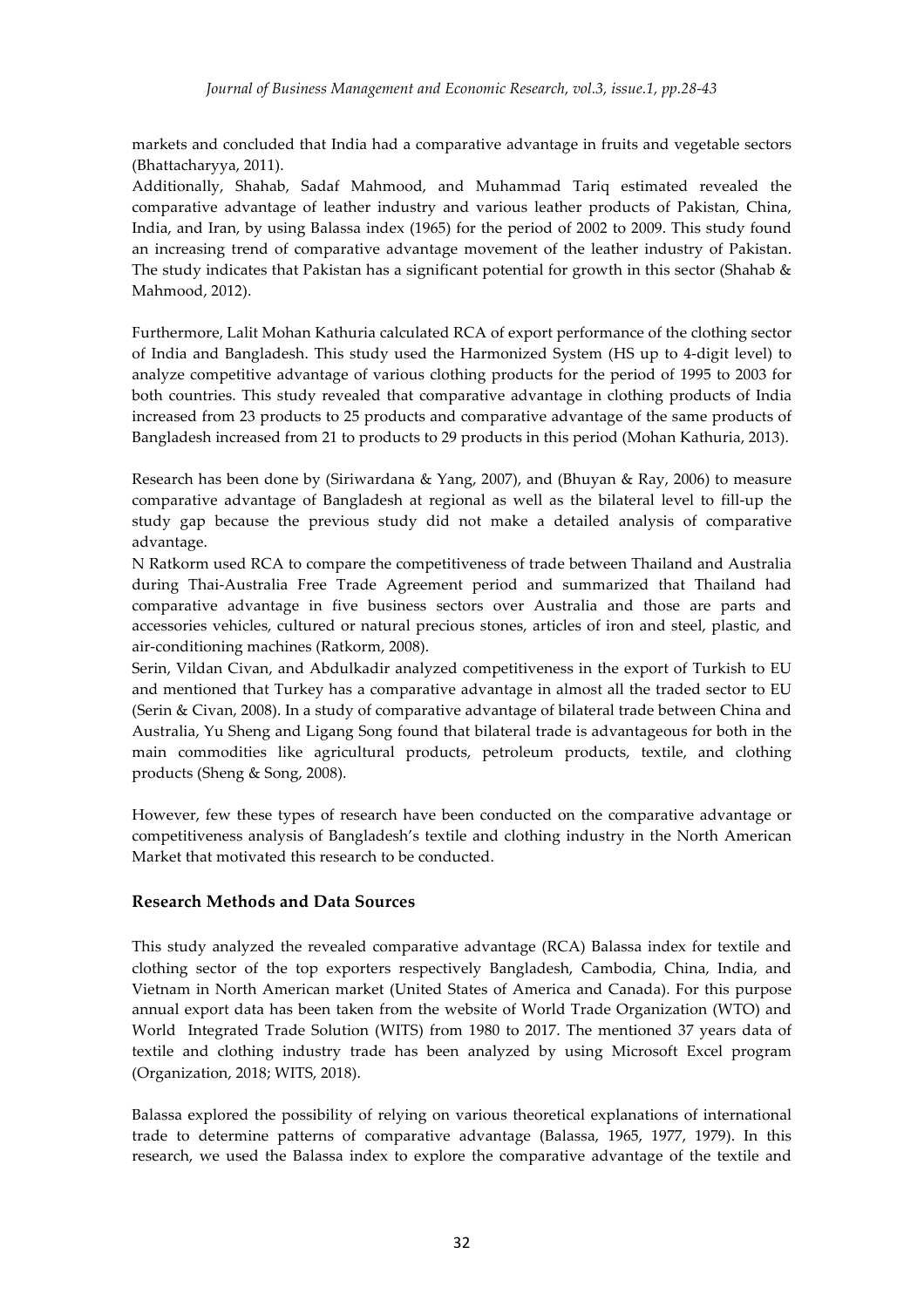clothing industry of Bangladesh with other top nine competitors of this industry in North American market.

The Balassa index is explained as following;  $RCA(Balassalndex) = X_{ij} / X_{in} + X_{mj} / X_{Wn}$ 

Where Xij is the export of country i, for, j commodity and n is a set of all exported commodities of country i, while Xwj represents the export of world for same commodity j and Xwn is a world export of all n commodities. According to the results of this index if RCA>1 then a country has comparative advantage, if RCA<1 then a country has comparative disadvantage in that commodity or industry.

Based on Balassa index we developed the following equation from 1-10 to analyze the RCA of the mentioned top 10 competitors in North American market for their export of goods in Textile and Clothing industry.

/ / *RCA X X X X BD BDTC BDTEx WTC WTEx* = ÷ …………………………………………….. (1)

Here, RCABD indicates the revealed comparative advantage of Bangladesh, XBDTC demonstrates the export of Bangladesh in Textile and Clothing industry, XBDTEx demonstrates the total export of Bangladesh in that concern year, Xw<sub>TC</sub> indicates the global export value in textile and clothing industry and XWTEx indicates the total global export in all products on that concern year.

/ / *RCA X X X X KH KHTC KHTEx WTC WTEx* = ÷ …………………………………...…….. ... (2)

Here, RCAKH indicates the revealed comparative advantage of Cambodia, XKHTC demonstrates the export of Cambodia in Textile and Clothing industry, XKHTEx demonstrates the total export of Cambodia in that concern year, XwTc indicates the global export value in textile and clothing industry and  $XW_{\text{TEx}}$  indicates the total global export in all products on that concern year.

/ / *RCA X X X X CN CNTC CNTEx WTC WTEx* = ÷ ………………………………………….. ..(3)

Here, RCAcn indicates the revealed comparative advantage of China, XKHTC demonstrates the export of China in Textile and Clothing industry, XCNTEX demonstrates the total export of China in that concern year, XWTC indicates the global export value in textile and clothing industry and XWTEx indicates the total global export in all products on that concern year.

 $RCA_{IN} = X_{INTC} / X_{INTEx} \div X_{WTC} / X_{WTEx} \dots \dots \dots \dots \dots \dots \dots \dots \dots \dots \dots \dots \dots \dots \tag{4}$ 

Here,  $RCAn$  indicates the revealed comparative advantage of India,  $X_{INTC}$  demonstrates the export of India in Textile and Clothing industry, XINTEx demonstrates the total export of India in that concern year, XwTc indicates the global export value in textile and clothing industry and XWTEx indicates the total global export in all products on that concern year.

/ / *RCA X X X X VN VNTC VNTEx WTC WTEx* = ÷ ………………….…………………….…. (5)

Here, RCA<sub>VN</sub> indicates the revealed comparative advantage of Vietnam, XVNTC demonstrates the export of Vietnam in Textile and Clothing industry, XVNTEx demonstrates the total export of Vietnam in that concern year, XwTc indicates the global export value in textile and clothing industry and XWTEx indicates the total global export in all products on that concern year.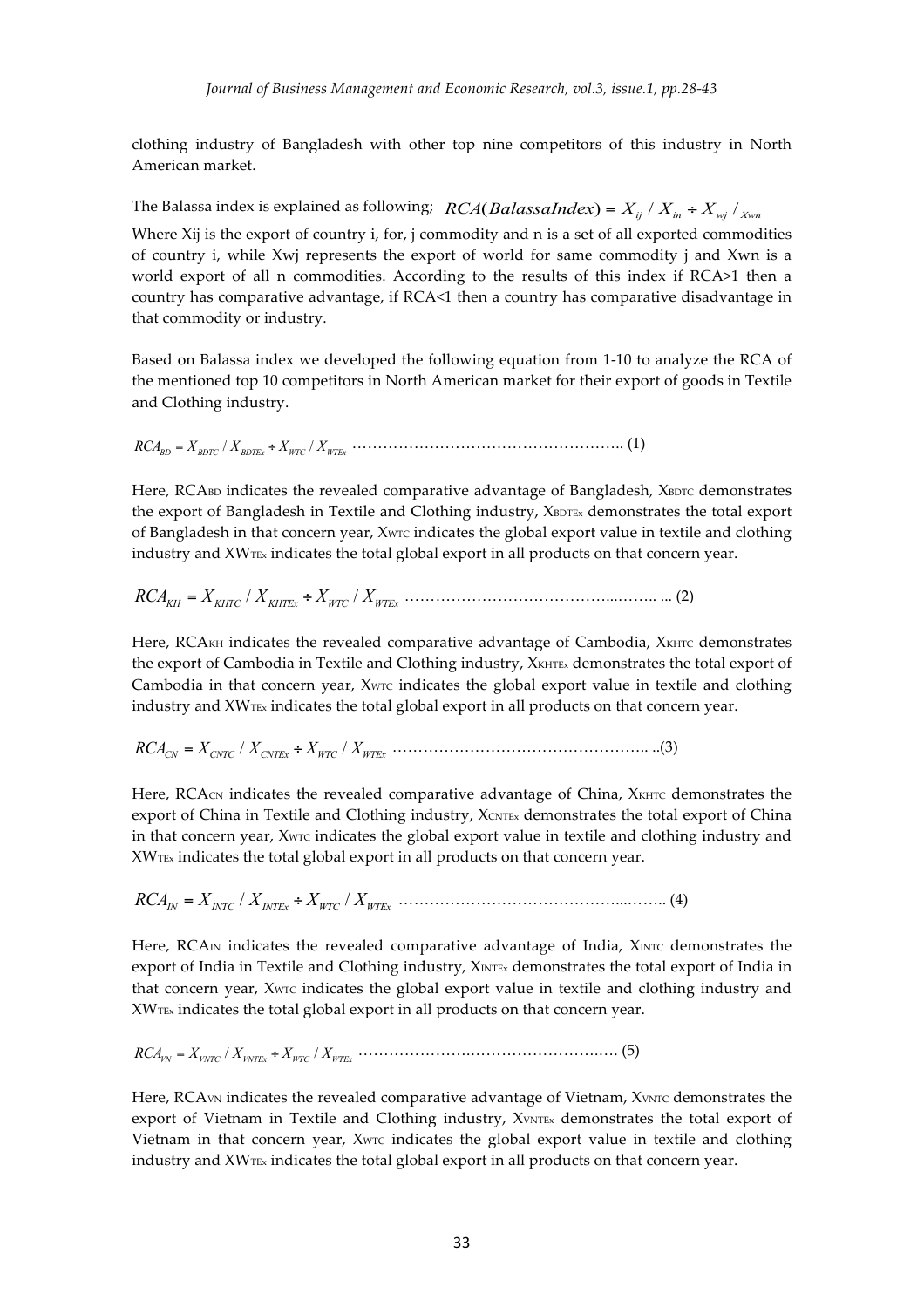We used the Harmonized System (HS) HS 1988/92 and SITC Revision 2 of international nomenclature for the classification of products in 2 digits levels to analyze the comparative advantage for the whole industry (UNSTATS, 2018; W. I. T. S. WITS, 2018).

| Harmonized System (HS) Product Code | <b>Product Description</b>                     |
|-------------------------------------|------------------------------------------------|
| <b>HS</b> 50                        | Silk.                                          |
| HS 51                               | Wool, fine/coarse animal hair, horsehair yarn  |
| HS 52                               | Cotton.                                        |
| HS 53                               | Other vegetable textile fibers; paper yarn & w |
| HS 54                               | Man-made filaments.                            |
| HS 55                               | Man-made staple fibers.                        |
| HS 56                               | Wadding felt & nonwoven; yarns; twine, cordage |
| <b>HS 57</b>                        | Carpets and other textile floor coverings.     |
| HS 58                               | Special woven fab; tufted tex fab; lace; tapes |
| HS 59                               | Impregnated, coated, cover/laminated textile f |
| <b>HS 60</b>                        | Knitted or crocheted fabrics.                  |
| HS 61                               | Art of apparel & clothing access, knitted      |
| HS 62                               | Art of apparel & clothing access, not knitted/ |
| HS 63                               | Other made up textile articles; sets; worn     |

**Table 1: Textile and Clothing Industry Products according to Harmonized System (HS)**

**Source:** World Integrated Trade Solutions, accessed in December 2018; (W. I. T. S. WITS, 2018)

#### **Classification (SITC) Revision-2**

| <b>Product Description</b>                           |
|------------------------------------------------------|
| Textile fibers (except wool tops) and their wastes   |
| Textile yarn, fabrics, made-upart., related products |
| Textile fibers (except wool tops) and their wastes   |
| Textile yarn, fabrics, made-upart., related products |
| Articles of apparel and clothing accessories         |
|                                                      |

**Source:** UN Trade Statistics, accessed in December 2018; (Statistics, 2018)

#### **Results and Discussion**

The analyzed results (fig. 1 and table. 3) exhibit tremendous ups and downs of comparative advantage during 1980-2017 for the selected competitors in North American textile and clothing market. During these four decades, the pattern of trade and competitiveness of textile and clothing industry of the mentioned countries faced significant transformation.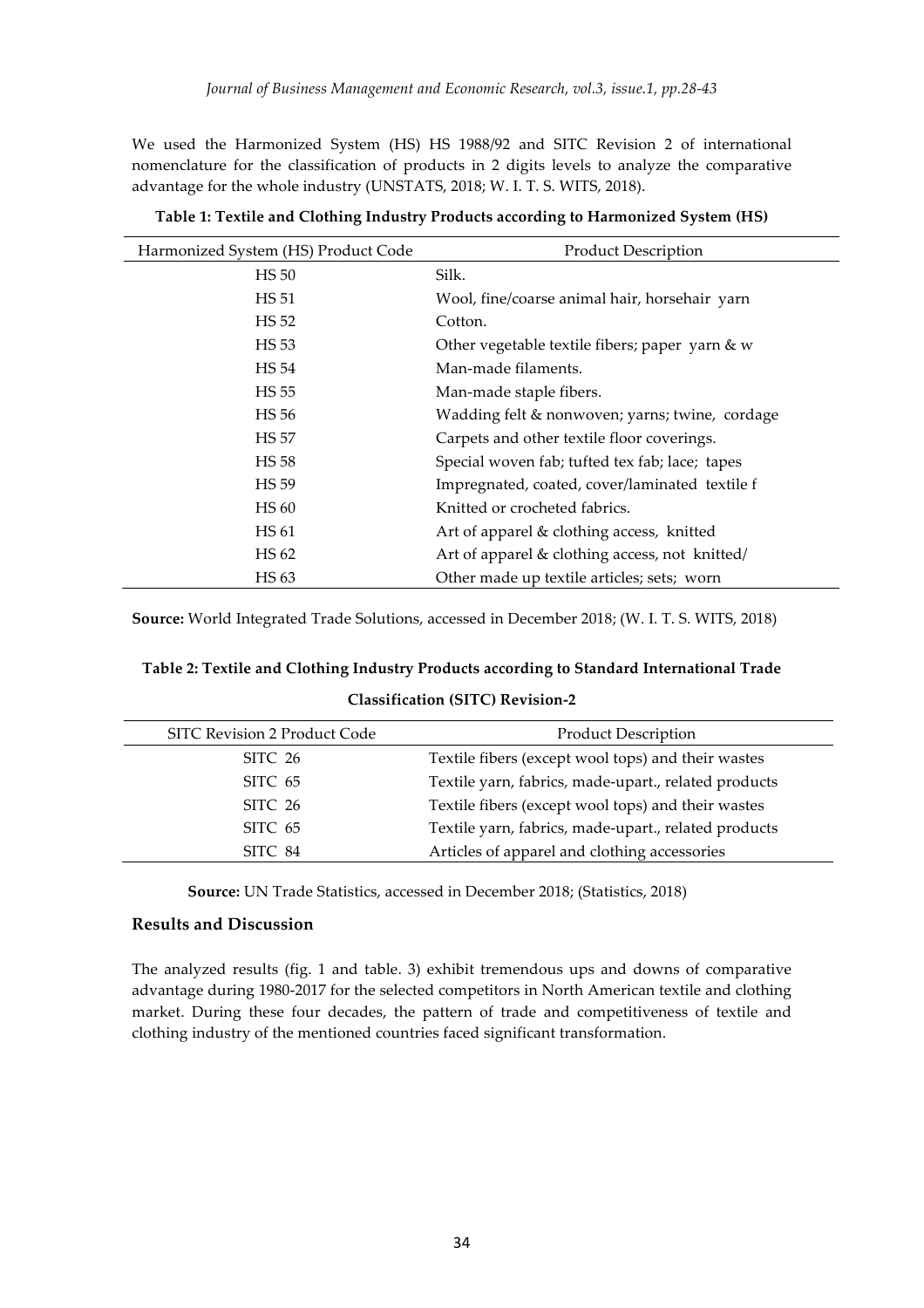

**Figure 1: Analyzed RCA value of the selected countries during 1980-2017**

|                          | 1980-85 | 1986-90 | 1991-95 | 1996-00 | 2001-05 | 2006-10 | 2011-15 | 2016-17 |
|--------------------------|---------|---------|---------|---------|---------|---------|---------|---------|
| <b>RCABD</b>             | 21.3    | 21.8    | 15.5    | 11.6    | 16.4    | 20.1    | 21.3    | 19.5    |
| <b>RCA</b> <sub>KH</sub> | 0.5     | 0.7     | 0.8     | 2.6     | 14.3    | 15.6    | 16.4    | 15.1    |
| <b>RCACN</b>             | 11.4    | 10.9    | 6.7     | 3.7     | 3.4     | 3.3     | 3.1     | 2.7     |
| RCAm                     | 10.2    | 9.0     | 6.8     | 4.4     | 4.1     | 3.0     | 2.7     | 2.8     |
| <b>RCA</b> <sub>WN</sub> | 1.3     | 1.1     | 1.4     | 1.9     | 3.4     | 4.3     | 4.1     | 3.7     |

**Table 3: Analyzed RCA of the Top 5 Competitors** 

In 80 decade Bangladesh was the remained the top one having average RCA value 21.8 while China and India positioned the second and third consequently having average RCA value 11.4 and 9.4 while Vietnam didn't possess any comparative advantage during this period for its export of textile and clothing industry goods (fig. 2 & 3).

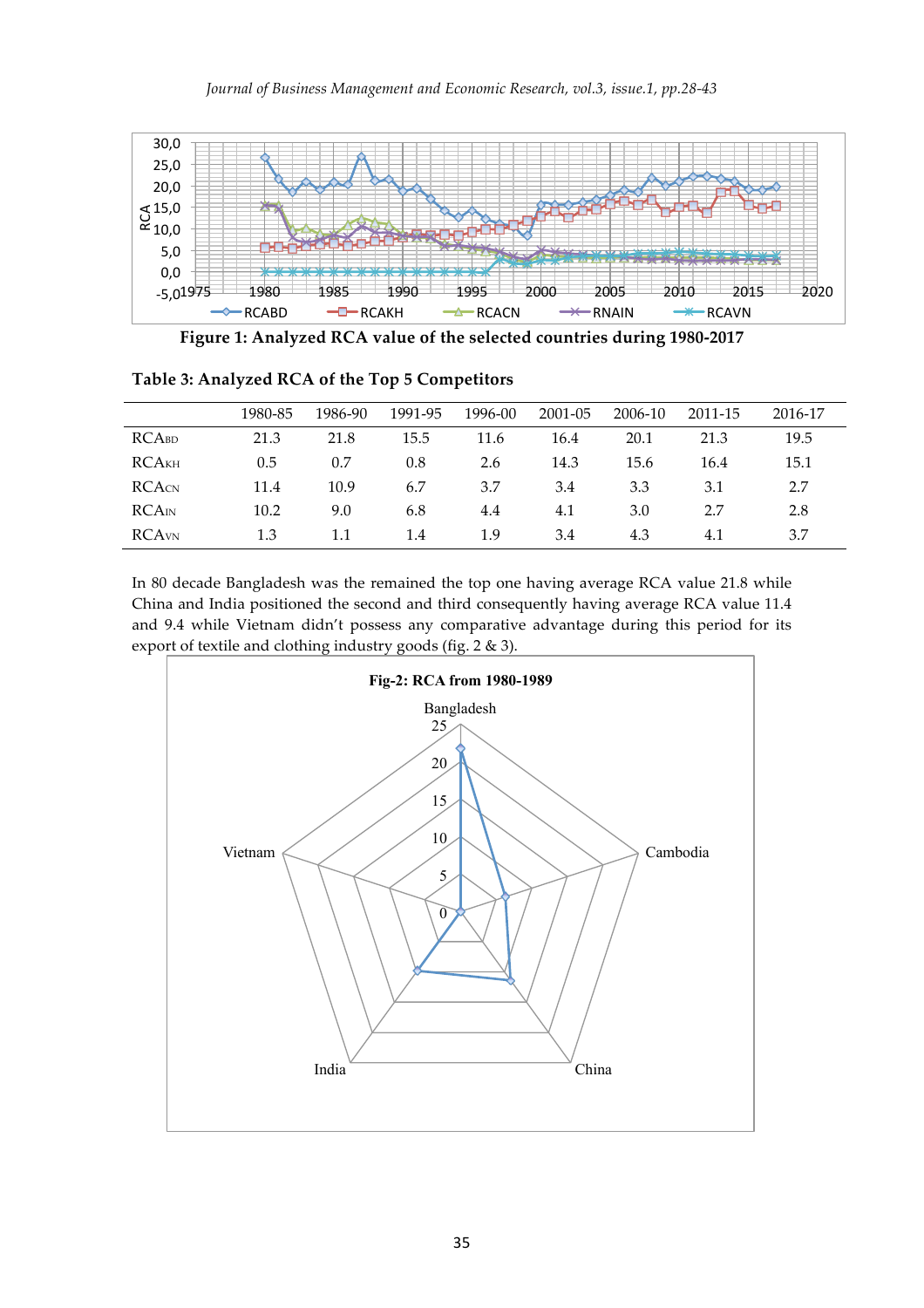

However, the RCA value of the selected countries dropped significantly during the 90 decade especially at the end of the 90 decade it's because of the global financial recession at that period. In this decade Bangladesh kept its top position having average RCA value 13.9 while India lost its 2nd position dropped to 5.9 in the third position. On the contrary Cambodia came to the second competitor's position having RCA value 9.4 in this decade. China also lost its 3rd position to 4th having average RCA value 5.7 and Vietnam kept its last position increasing a bit in its average RCA 0.7 during this period.

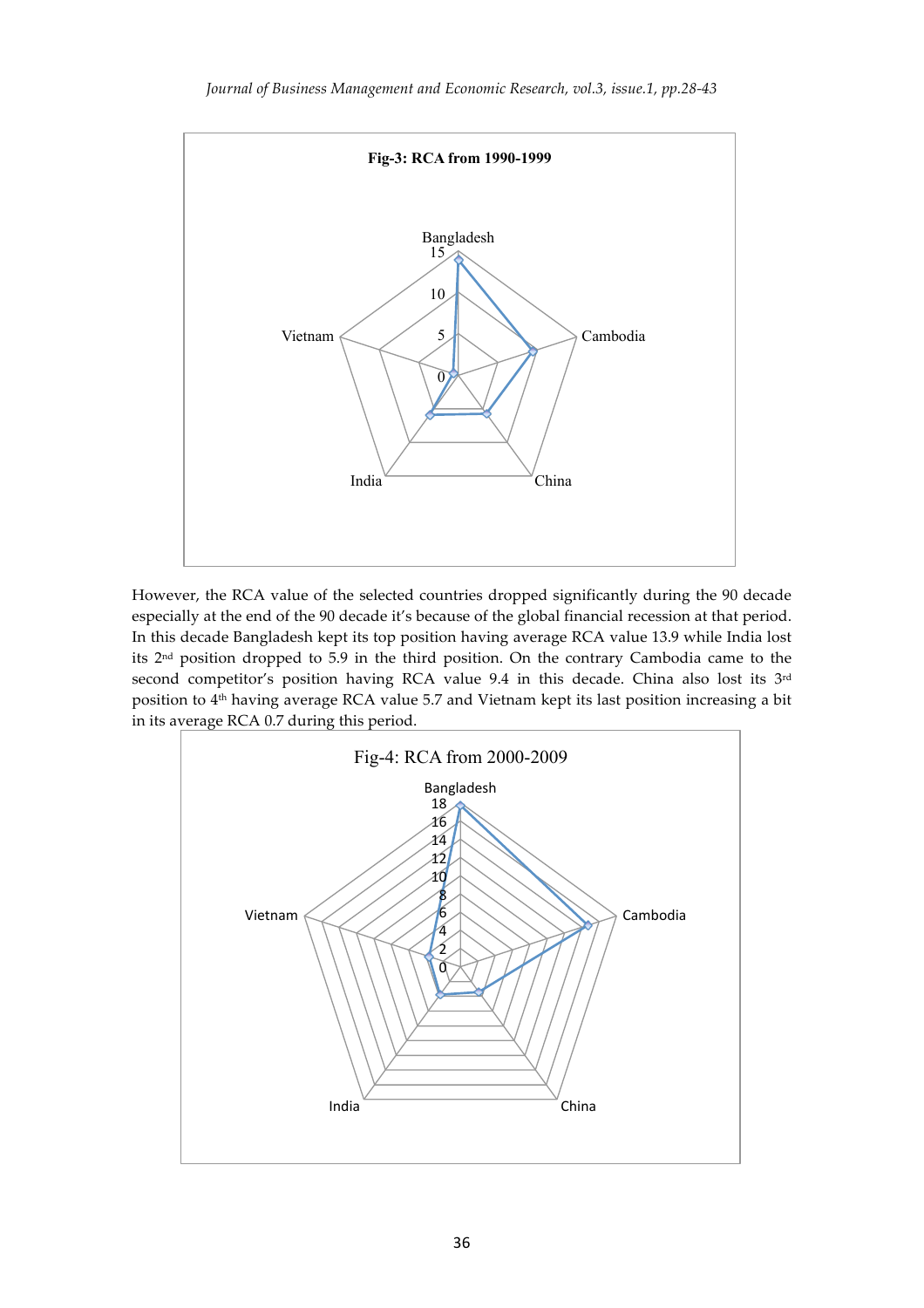

In the decade of 2000, the countries gradually gained their comparative advantage since the countries had been overcoming the global economic recession. In this period there also happened significant transformation of competition in textile and clothing in the global market. During this period Bangladesh kept its top position having average RCA 17.7 while Cambodia emerged as the 2nd positioned country for its revealed comparative advantage having the value of 14.7 and India kept its  $3<sup>rd</sup>$  position. Another change took place during this period that's Vietnam achieved the  $4<sup>th</sup>$  position overcoming China (fig. 4 & 5).

Furthermore, in the  $2010<sup>th</sup>$  decade, some of the competitors gained higher comparative advantage than the previous decade and some other's comparative advantage decreased during this period. Consequently, Bangladesh kept its top position having the revealed comparative advantage average value 20.8 while Cambodia kept its 2nd position having average RCA value 15.9 in this decade. Another indicative transformation took place during this decade that revealed Vietnam as the  $3<sup>rd</sup>$  top country in terms of comparative advantage in its textile and apparel industry export. While China and India kept the  $4<sup>th</sup>$  and  $5<sup>th</sup>$  position respectively during this period.

However, after European Union, North American market is the second largest (20%) market for Bangladesh's textile and apparel export (MIT, 2018). Bangladesh's export volume in textile and clothing to North America accounted around 6 billion US\$ in 2017 (appendix 4) that's indicate the importance of this market for Bangladesh's export as well as for the economy. It's very important for the industry to keep its growth up as well as stable in the North American market. In 2017 total import of North American market in the textile and clothing accounted 126 Billion US\$ (appendix 2) where the analyzed 5 countries are the top competitors in this market. In this research, although China revealed lower comparative advantage than Bangladesh, it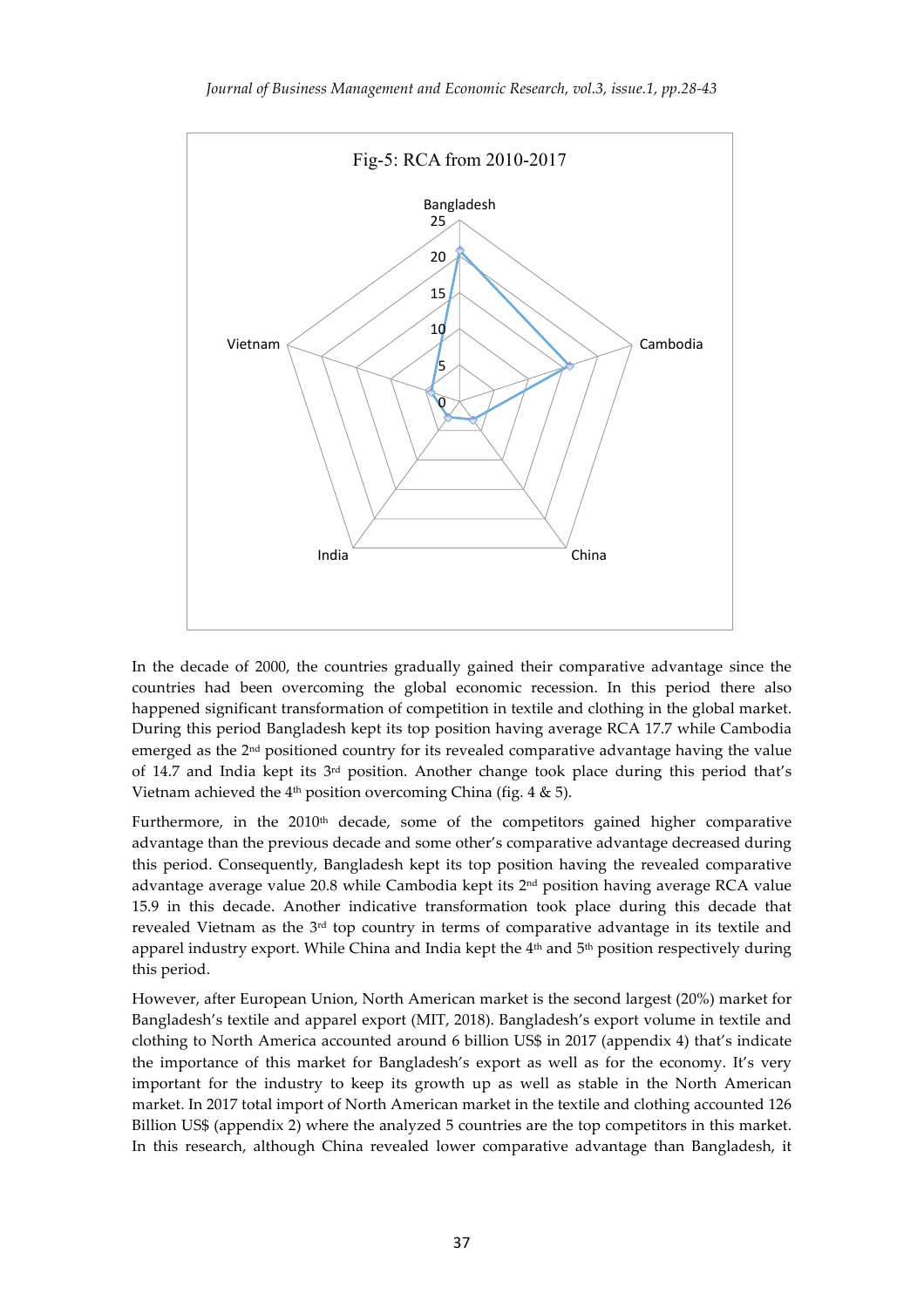showed the largest absolute difference between potential and actual exports in value terms in the North American Market of textile and clothing.

According to the analysis of the ITC's export potential map, China is the biggest player in North America having 59.9% share of textile and clothing import of the region. Amounting 44.3 billion US\$ export to North America, China revealed 73.6 billion US\$ future export potential to this market. Having \$29.5 billion untapped potential remaining for China in North American Market which is the biggest amount for this top competitor in this market (ITC, 2018). Vietnam revealed itself as the second largest exporter to the North American market having US\$12.1 Billion and it stated \$608.1 million untapped export potential in this market. India revealed \$10.4 billion export potential where \$3.5 billion remaining untapped potential having their current export of \$7.6 billion. Bangladesh listed the  $3<sup>rd</sup>$  top exporter in this market having current export of \$6.7 billion and revealing \$2.9 billion of untapped export potential in North American Market according to the export potential map of ITC. Furthermore, Cambodia also revealed \$3.8 billion export potential having \$946.2 million untapped export potential in the North American Market.

However, in this research, the attempt was to explore the overall status of the competitors in North American Market as well as to uncover the untapped potentiality of Bangladesh's textile and clothing industry in North American Market. The concern authorities and the industry stakeholders should take proper steps to confer a sustainable growth of textile and clothing industry export of Bangladesh in the North American Market overcoming all the challenges grabbing the .untapped potential of Bangladesh's industry over the other competitors in this market.

#### **Conclusions and Recommendations**

Textile and clothing sector has emerged as the main industry within a few decades that appeared to be crucial for the economy as a source of export earnings and employment generation. Since higher income nations generally remain stronger in more capital-intensive sectors, while lower-income countries have emerged to dominate labor-intensive sectors. Nevertheless, cheap labor, preferential access, low investment, and energy cost will no more considered to be the basis of competitive advantage for the industry at this era of multifunctional competition in the global market including the North American market since Bangladesh's graduation from the LDC's country status.

By embracing a long-term time frame, a broad array of nations and a vertical complex industry perspective to identify shifting patterns of comparative advantage, this paper highlights the key dynamics of revealed comparative advantage of Bangladesh with its major competitors in the North American market. The empirical findings from this paper stated that Bangladesh has higher comparative advantage over the other major competing countries in the North American market. This result also revealed that the some emerging competitors e.g. Cambodia and Vietnam could grab larger market share of textile and clothing in the North American market if Bangladesh fails to keep or upraise its comparative advantage factors e.g. the extent of specialization and diversification, technological development, natural resource endowment, international political diplomacy, destination countries' trade facilitation policies (GSP) and the effects of economic integration and so on in the coming years.

However, further research could be conducted on the product specialization and diversification which could reveal more insights of the industry for its export diversification in the North American Market. Moreover, inclusion of a more complex array of variables is necessary to obtain a fuller understanding of comparative advantage among the competitors.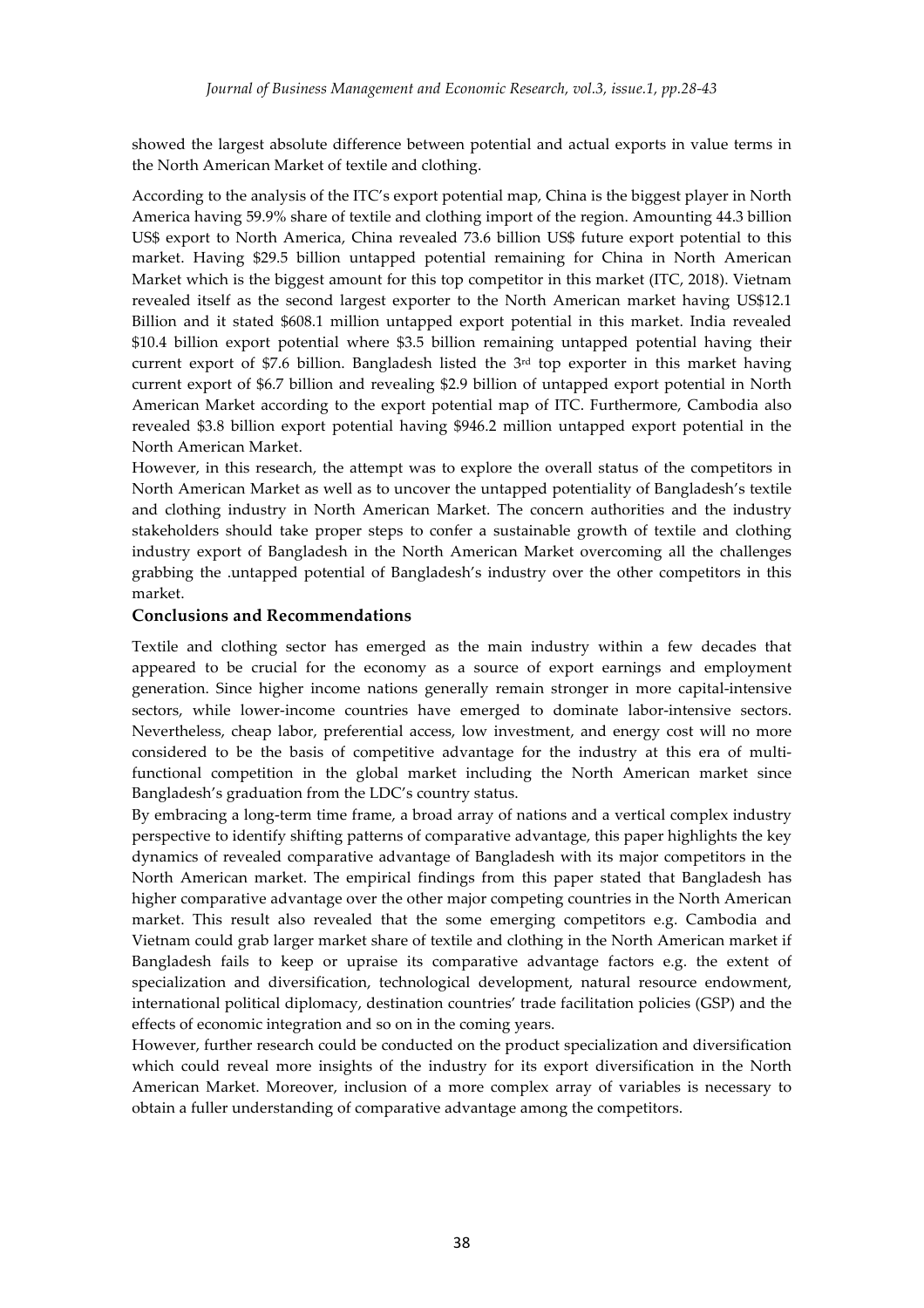#### **REFRENCES**

- Akhtar, N., Zakir, N., & Ghani, E. (2008). Changing revealed comparative advantage: A case study of footwear industry of Pakistan. *The Pakistan Development Review*, 695-709.
- AMADEO, K. (2018). International Trade, Its Pros, Cons, and Effect on the Economy. from https://www.thebalance.com/international-trade-pros-cons-effect-on-economy-3305579
- Balassa, B. (1965). Trade liberalization and "revealed" comparative advantage 1. *The Manchester School, 33*(2), 99-123.
- Balassa, B. (1977). 'Revealed comparative advantage revisited: An analysis of relative export shares of the industrial countries, 1953–1971. *The Manchester School, 45*(4), 327-344.
- Balassa, B. (1979). The changing pattern of comparative advantage in manufactured goods. *The Review of Economics and statistics*, 259-266.
- Bangladesh, E. P. B. E. o. Statistic Data-2016-2017. from http://www.epb.gov.bd/site/files/ 51916ae6-a9a3-462e-a6bd-9ef074d835af/Statistic-Data-2016-2017
- Bender, S., & Li, K.-W. (2002). The changing trade and revealed comparative advantages of Asian and Latin American manufacture exports.
- Bhattacharyya, R. (2011). *Revealed comparative advantage and competitiveness: a case study for India in horticultural products.* Paper presented at the International Conference On Applied Economics–ICOAE.
- Bhuyan, A., & Ray, S. (2006). Feasibility study on bilateral FTA within SAARC region. *ACE Report*(2).
- Bowen, H. P. (1983). On the theoretical interpretation of indices of trade intensity and revealed comparative advantage. *Weltwirtschaftliches Archiv, 119*(3), 464-472.
- Comtrade, U. (2018). UN Comtrade Database. from https://comtrade.un.org/
- Fertö, I., & Hubbard, L. J. (2003). Revealed comparative advantage and competitiveness in Hungarian agri–food sectors. *World Economy, 26*(2), 247-259.
- Hanif, M. N., & Jafri, S. K. (2008). Financial development and textile sector competitiveness: A case study of Pakistan. *South Asia Economic Journal, 9*(1), 141-158.
- Hasan, K. F., Mia, M. S., Rahman, M. M., Ullah, A. A., & Ullah, M. S. (2016). Role of textile and clothing industries in the growth and development of trade & business strategies of Bangladesh in the global economy. *International Journal of Textile Science, 5*(3), 39-48.
- Ilyas, M., Mukhtar, T., & Javed, M. T. (2009). Competitiveness among Asian exporters in the world rice market. *The Pakistan Development Review*, 783-794.
- ITC. (2018). Export Potential of Bangladesh Textile and Clothing. Retrieved December, 2018, from http://exportpotential.intracen.org/#/markets/geo-map?fromMarker=i&exporter =50&whatMarker=ls&what=13&toMarker=j
- Karakaya, E., & Ozgen, F. (2002). Economic Feasibility of Turkey's Economic Integration with the EU: Perspectives from Trade Creation and Trade Diversion.
- Leromain, E., & Orefice, G. (2014). New revealed comparative advantage index: dataset and empirical distribution. *International Economics, 139*, 48-70.
- Lu, S. (2018). WTO Reports World Textile and Apparel Trade in 2017 (Vol. August 16, 2018). USA: Department of Fashion & Apparel Studies, University of Delaware.
- Mansur, A. H. (2015). Financial Market Developments and Challenges in Bangladesh. *Policy Research Institute of Bangladesh. Prepared as a Background paper for the Seventh Five Year Plan. Available: http://www. plancomm. gov. bd/wp-content/uploads/2015/02/9\_Financial-Market-Developments-and-Challenges-in-Bangladesh. pdf*.
- MIT, A. (2018). The Observatory of Economic Complexity. Retrieved December, 2018, from https://atlas.media.mit.edu/en/visualize/tree\_map/hs92/export/bgd/all/show/2016/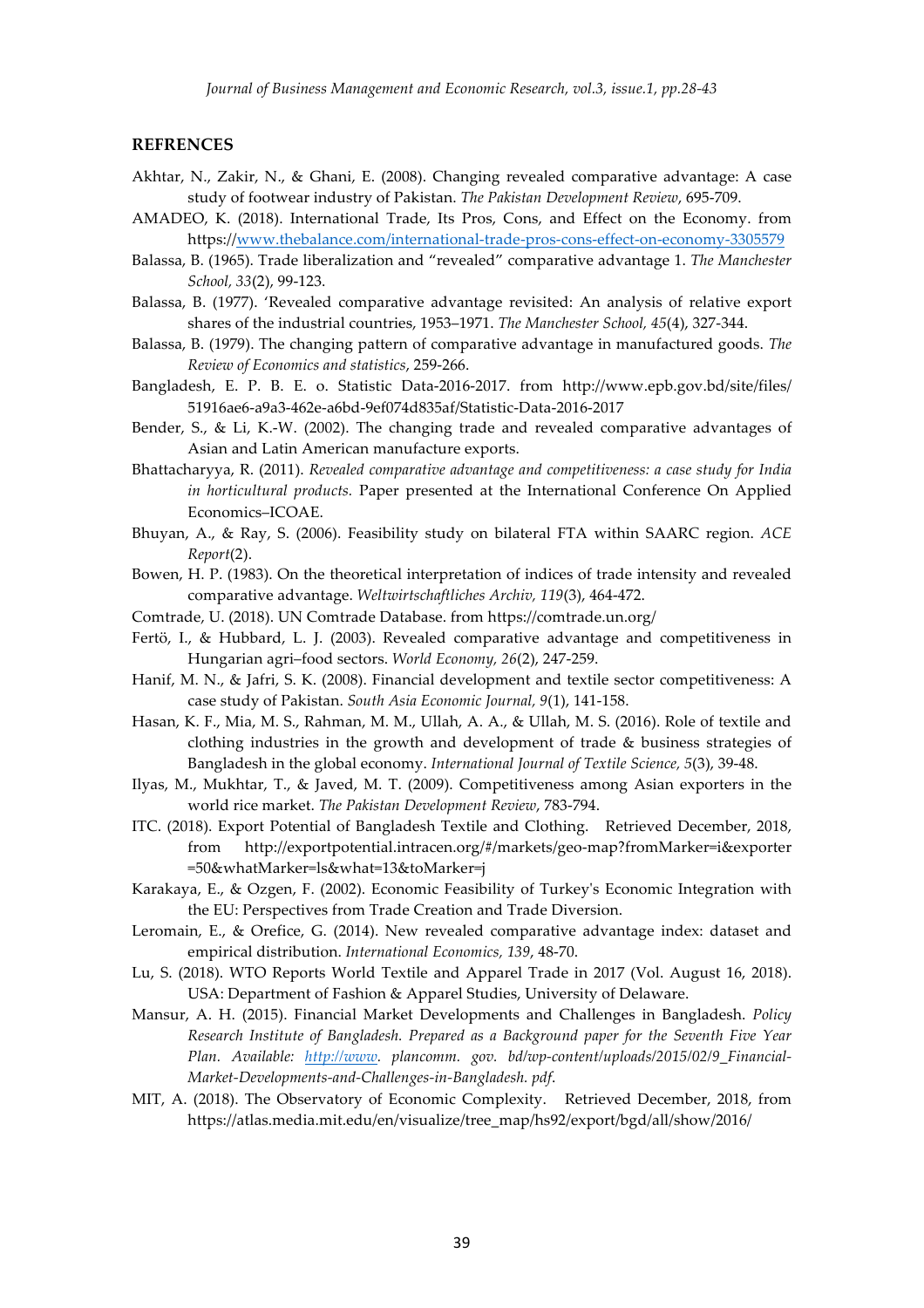- Mohan Kathuria, L. (2013). Analyzing competitiveness of clothing export sector of India and Bangladesh: Dynamic revealed comparative advantage approach. *Competitiveness Review: An International Business Journal, 23*(2), 131-157.
- Mr. Selim Raihan, R. F., CPD (1999). *The Textile and Clothing Industry of Bangladesh in a Changing World Economy* (C. D. C. Ms Ayesha Banu, CPD Ed.): Centre for Policy Dialogue.

Organization, W.-W. T. (2018). World Trade Statistical Review 2018. from www.wto.org

- Ovi, I. H. (2018). RMG exports saw 8.76% growth last fiscal year, *DhakaTribune*. Retrieved from https://www.dhakatribune.com/business/2018/07/05/rmg-exports-saw-8-76-growth-lastfiscal-year
- Rahman, M., Khan, T. I., Nabi, A., & Paul, T. K. (2011). Bangladesh's export opportunities in the Indian market: Addressing barriers and strategies for future. *South Asia Economic Journal, 12*(1), 117-141.
- Ratkorm, N. (2008). Comparative Advantage of Thailand's export product in Australia During Free Trade Agreement Thailand-Australia.
- Richardson, J. D., & Zhang, C. (2001). Revealing comparative advantage: chaotic or coherent patterns across time and sector and US trading partner? *Topics in Empirical International Economics: A Festschrift in Honor of Robert E. Lipsey* (pp. 195-232): University of Chicago Press.
- Serin, V., & Civan, A. (2008). Revealed comparative advantage and competitiveness: a case study for Turkey towards the EU. *Journal of Economic and Social Research, 10*(2), 25-41.
- Shahab, S., & Mahmood, M. T. (2012). Comparative advantage of leather industry in Pakistan with selected Asian economies. *International Journal of Economics and Financial Issues, 3*(1), 133-139.
- Sheng, Y., & Song, L. (2008). Comparative Advantage and Australia-China Bilateral Trade. *Economic Papers: A journal of applied economics and policy, 27*(1), 41-56.
- Siggel, E. (2006). International competitiveness and comparative advantage: a survey and a proposal for measurement. *Journal of Industry, Competition and Trade, 6*(2), 137-159.
- Siriwardana, M., & Yang, J. (2007). Effects of proposed free trade agreement between India and Bangladesh. *South Asia Economic Journal, 8*(1), 21-38.
- Statistics, U. T. (2018). SITC Classification Commodity Code and Commodity description. Retrieved 2018, from United Nations https://unstats.un.org/unsd/tradekb/ Knowledgebase/50262/Search-SITC-code-description
- Today, T. (2017). Why Bangladesh apparel exports to US is declining. from https://www.textiletoday.com.bd/bangladesh-apparel-exports-us-declining/
- Today, T. (2018). Bangladesh's apparel export to US pushes up in Jul-Sep 2018. from https://www.textiletoday.com.bd/bangladeshs-apparel-export-us-pushes-up-jul-sep-2018/
- UNSTATS. (2018). Harmonized Commodity Description and Coding Systems (HS). Retrieved 2018, from UNSTATS https://unstats.un.org/unsd/tradekb/Knowledgebase/50018/Harmonized-Commodity-Description-and-Coding-Systems-HS
- Vollrath, T. L. (1991). A theoretical evaluation of alternative trade intensity measures of revealed comparative advantage. *Weltwirtschaftliches Archiv, 127*(2), 265-280.
- WITS. (2018). *North America Textiles and Clothing Imports By Country and Region 2016*. Retrieved from:

https://wits.worldbank.org/CountryProfile/en/Country/NAC/Year/2016/TradeFlow/Exp ort/Partner/all/Product/50-63\_TextCloth

WITS, W. I. T. S. (2018). Harmonized System 1988/92. Retrieved 2018, from World Bank https://wits.worldbank.org/product-metadata.aspx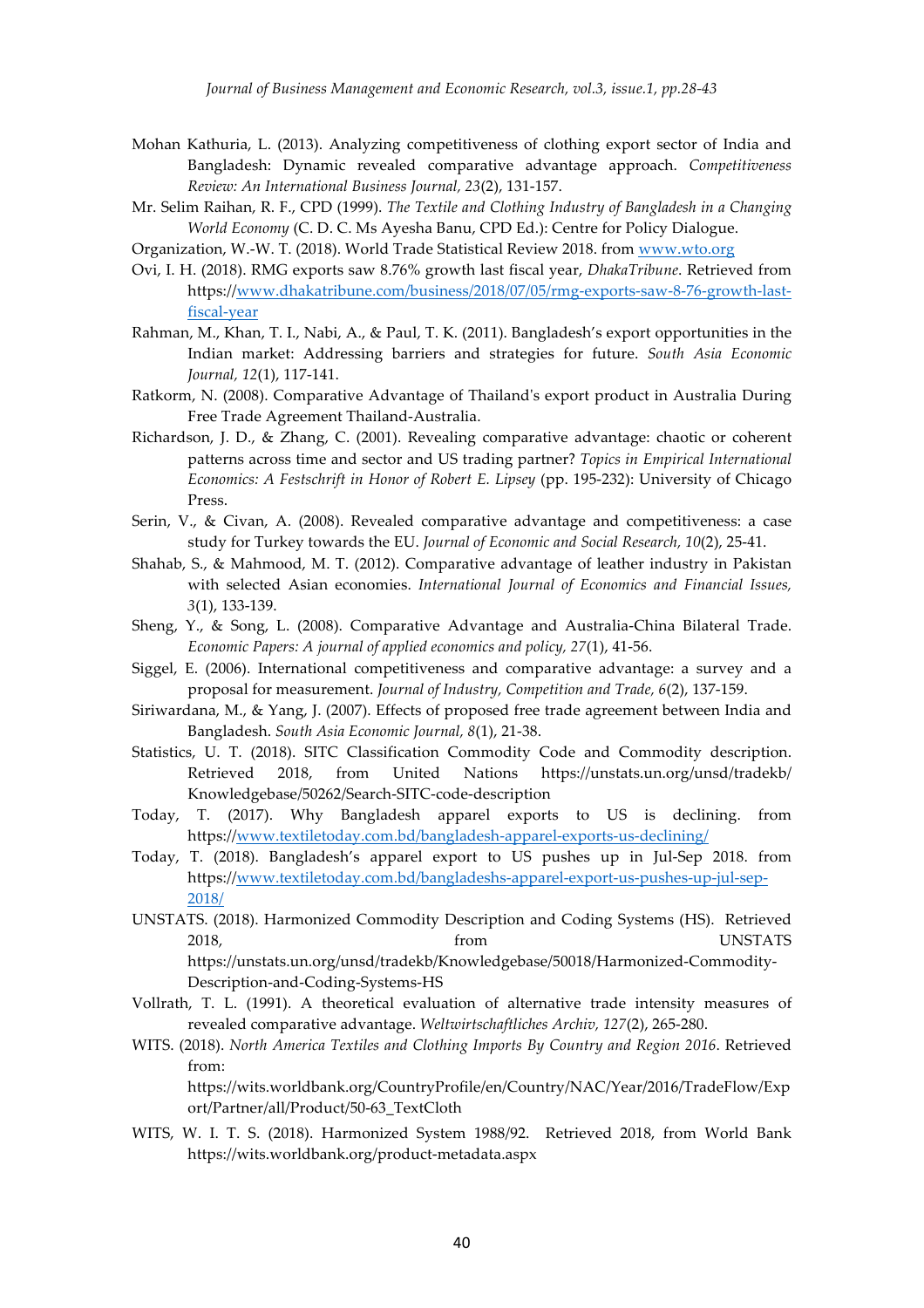## **Appendix:**

| Exporters           | Value | Share in world exports (%) |      |      | Annual percentage change (%) |                |         |                  |                |
|---------------------|-------|----------------------------|------|------|------------------------------|----------------|---------|------------------|----------------|
|                     | 2017  | 2000                       | 2005 | 2010 | 2017                         | 2010-17        | 2015    | 2016             | 2017           |
| China               | 290   | 28.6                       | 46.9 | 67.2 | 72                           | 8              | $-8$    | $-13$            | 5              |
| European Union (28) | 199   | 65.4                       | 65.9 | 55.4 | 52                           | $\overline{4}$ | $-26$   | 5                | 17             |
| Extra-EU (28)       | 52    | 16.3                       | 16.6 | 14.3 | 13.9                         | 5              | $-28$   | $\boldsymbol{0}$ | 17             |
| India               | 35    | 6.6                        | 7.2  | 8.3  | 9.9                          | 11             | $-3$    | $-8$             | 8              |
| Bangladesh          | 34    | 2.6                        | 2.5  | 4.2  | 6.5                          | 10             | $\,8\,$ | 8                | $\overline{2}$ |
| Vietnam             | 34    | 1.1                        | 2.1  | 4.1  | 8.4                          | 27             | 15      | 24               | 27             |
| Turkey              | 26    | 5.7                        | 7.8  | 7.2  | 7.2                          | 6              | $-21$   | $\theta$         | 5              |
| <b>USA</b>          | 20    | 11.5                       | 7.9  | 6.1  | 5.8                          | 5              | $-3$    | $-15$            | 6              |
| Korea Republic      | 10    | 8.2                        | 5.1  | 4.4  | 3.3                          | $-2$           | $-11$   | -6               | $-2$           |
| Taiwan              | 9     | 7.7                        | 4.8  | 3.9  | 3.1                          | $-1$           | -6      | $-7$             | 3              |
| Pakistan            | 8     | 2.9                        | 3.5  | 3.1  | 2.7                          | $\theta$       | $-9$    | $-7$             | $\overline{4}$ |
| Indonesia           | 8     | 2.4                        | 1.8  | 1.9  | 1.8                          | 3              | $-1$    | $-2$             | 10             |
| Cambodia            | 7     | 0.5                        | 0.8  | 0.9  | 1.6                          | 13             | 11      | 12               | $\,8\,$        |

**Appendix 1:** Top 10 Exporters in Global Markets of Textile and Clothing, (Value in Billion USD)

**Source:** Dr. Sheng Lu, University of Delaware, (Lu, 2018); compiled by the Authors in 2018

|              | Appendix 2: Top 10 Importers of Textile and Clothing in Global Markets (Value in |  |  |
|--------------|----------------------------------------------------------------------------------|--|--|
| Billion USD) |                                                                                  |  |  |

| Importers                 | Value | Share in world imports $(\%)$ |      |                | Annual percentage change (%) |                |       |       |                |
|---------------------------|-------|-------------------------------|------|----------------|------------------------------|----------------|-------|-------|----------------|
|                           | 2017  | 2000                          | 2005 | 2010           | 2017                         | 2010-17        | 2015  | 2016  | 2017           |
| European Union (28)       | 261   | 76.3                          | 80.9 | 73.1           | 61.8                         | 2              | $-21$ | 3     | $\theta$       |
| Extra-EU $(28)$           | 130   | 29.5                          | 33.4 | 34.1           | 30                           | 4              | $-17$ | 1     | 8              |
| <b>USA</b>                | 116   | 42.8                          | 39.2 | 30.9           | 27.1                         | $\overline{4}$ | 9     | $-9$  | $-5$           |
| China                     | 43    | 8.4                           | 7.8  | 7.3            | 7                            | 16             | 1     | $-14$ | 15             |
| Japan                     | 36    | 12.7                          | 10.8 | 10             | 8.4                          | 3              | $-16$ | $-2$  | $\overline{4}$ |
| Vietnam                   | 14    | 0.8                           | 1.6  | 2.6            | 4.3                          | 10             | 6     | 1     | 5              |
| Canada                    | 10    | 1.8                           | 2.1  | 2.2            | 2.1                          | 3              | $-2$  | $-3$  | 6              |
| Korea Republic            | 9     | 0.6                           | 1    | 1.2            | 1.9                          | 11             | 1     | 1     | 8              |
| Bangladesh                | 9     | 0.8                           | 1.1  | 1.7            | 3                            | 11             | 21    | 7     | 7              |
| Turkey                    | 7     | 1.3                           | 2.1  | 2.5            | 2.2                          | 1              | $-12$ | $-2$  | 12             |
| Australia                 | 7     | 1.6                           | 1.6  | 1.4            | 1.4                          | 3              | $-8$  | 6     | 13             |
| <b>Russian Federation</b> | 7     | 0.1                           | 0.3  | $\overline{2}$ | 1.5                          | $-1$           | $-34$ | 3     | 26             |
| Mexico                    | 6     | 3.6                           | 2.8  | 1.9            | $\overline{2}$               | 3              | 2     | $-4$  | 1              |
| Indonesia                 | 6     | 0.8                           | 0.4  | 1.6            | 1.9                          | 5              | $-2$  | 3     | $\overline{4}$ |

**Source:** Dr. Sheng Lu, University of Delaware, (Lu, 2018); compiled by the Authors in

2018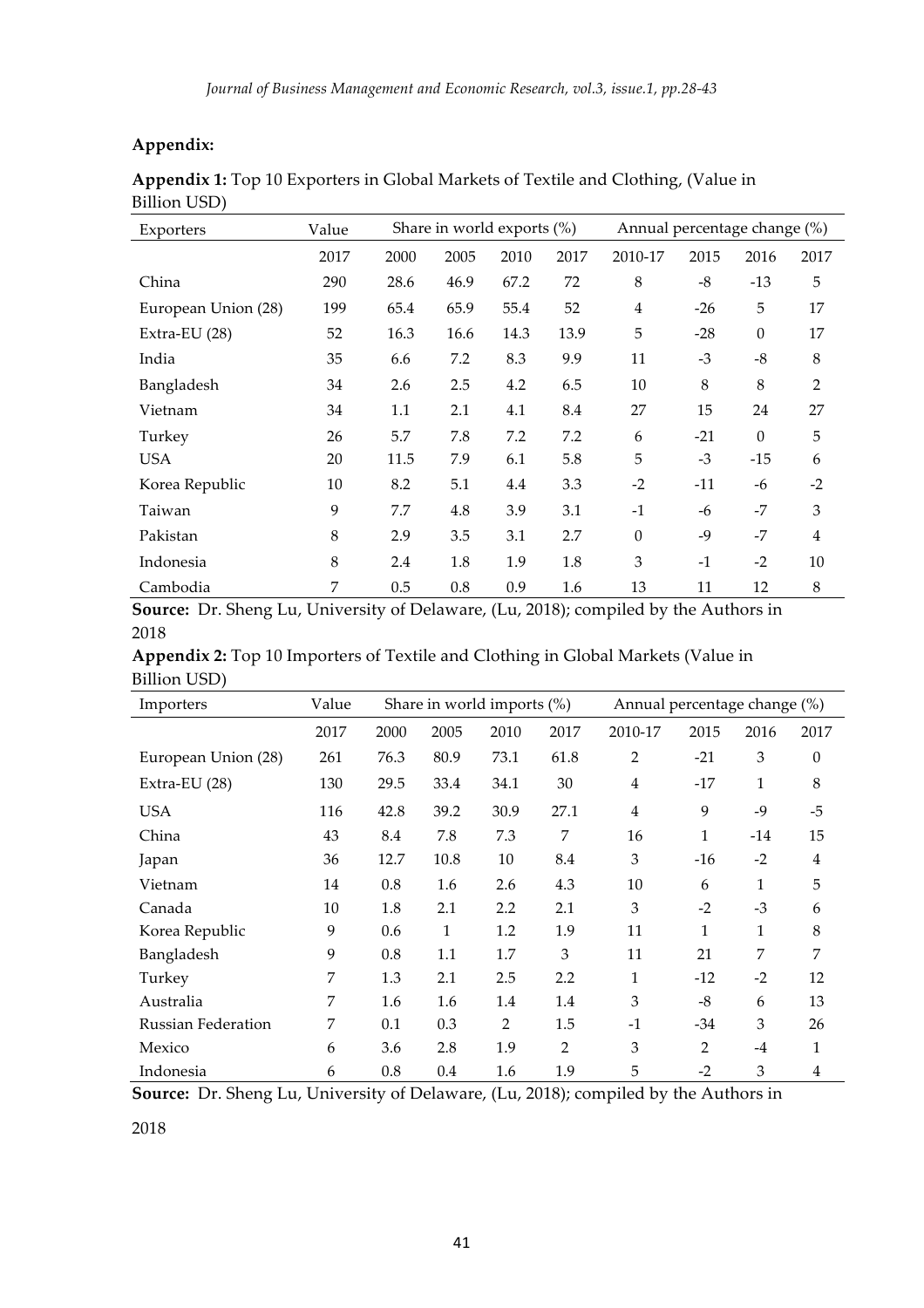**Appendix 3**: Share of the top 10 Import Partners of North America in Textile &



Clothing (Share %)

**Source:** Word Integrated Trade Solutions, (WITS, 2018); Compiled by the Authors in

2018

**Appendix 4**: Top 10 Import Partners of North America in Textile and Clothing in 2016

(Value Billion USD)



**Source:** Word Integrated Trade Solutions, (WITS, 2018); Compiled by the Authors in

2018